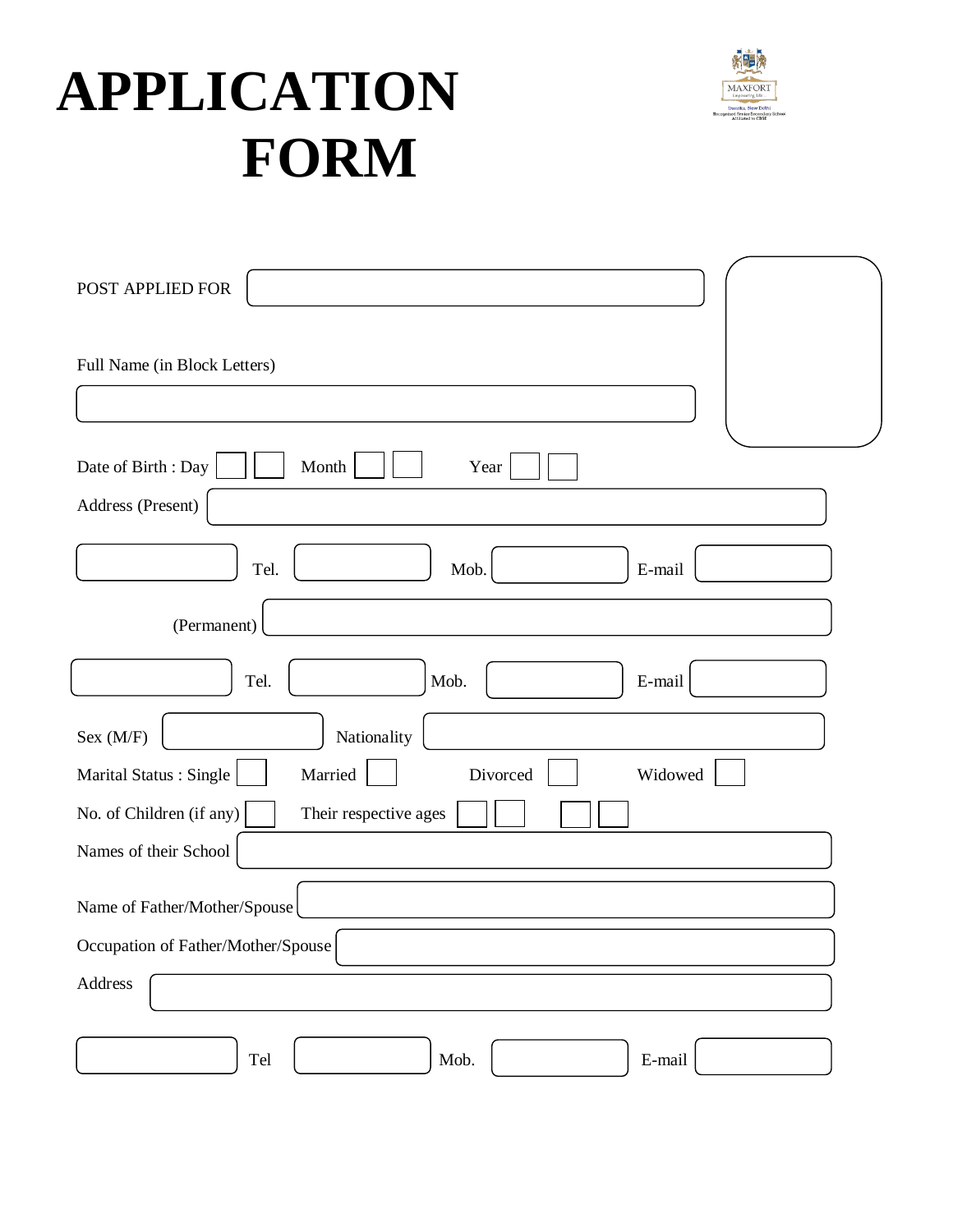

## **HEALTH:**

| (1) Are you physically handicapped in any way? Yes $\vert$<br>If yes, please list handicap (s) | N <sub>0</sub> |
|------------------------------------------------------------------------------------------------|----------------|
| (2) Any recent illnesses or operations? $\vert$                                                |                |

(3) Name, address and telephone number of the person to be notified in case of emergency.

# **EDUCATION:**

| Name of<br>Degree/Certificate<br><b>Course</b> | Name of<br><b>Institution</b> | Name of<br><b>Board/University</b> | <b>Subjects</b> | <b>Year of</b><br>passing | Grade/ %<br>of Marks | <b>Special</b><br>Achievement |
|------------------------------------------------|-------------------------------|------------------------------------|-----------------|---------------------------|----------------------|-------------------------------|
|                                                |                               |                                    |                 |                           |                      |                               |
|                                                |                               |                                    |                 |                           |                      |                               |
|                                                |                               |                                    |                 |                           |                      |                               |
|                                                |                               |                                    |                 |                           |                      |                               |
|                                                |                               |                                    |                 |                           |                      |                               |
|                                                |                               |                                    |                 |                           |                      |                               |
|                                                |                               |                                    |                 |                           |                      |                               |
|                                                |                               |                                    |                 |                           |                      |                               |
|                                                |                               |                                    |                 |                           |                      |                               |
|                                                |                               |                                    |                 |                           |                      |                               |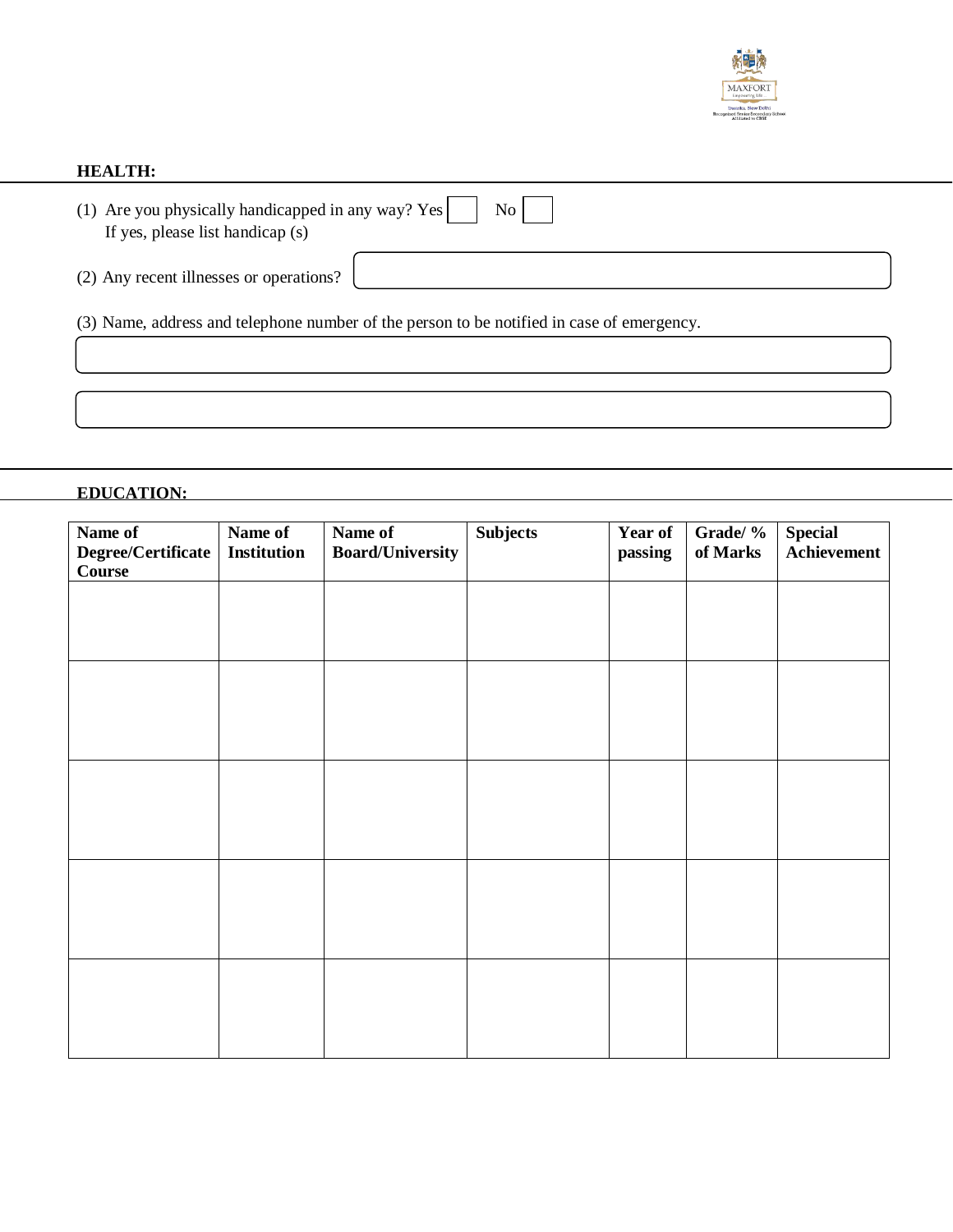

## **COMPUTER LITERACY**

| <b>Course (s) Completed</b> | <b>Name of Institution</b> | Software/Languages<br><b>Exposure</b> | <b>Year of Passing</b> |
|-----------------------------|----------------------------|---------------------------------------|------------------------|
|                             |                            |                                       |                        |
|                             |                            |                                       |                        |
|                             |                            |                                       |                        |
|                             |                            |                                       |                        |

# **ART/CRAFT/OTHER SKILLS:**

Do you have training/experience/proficiency in any of the following areas? (Pl tick relevant box & give details)

| Music                      |  |
|----------------------------|--|
| Dance                      |  |
| Handicrafts                |  |
| Painting                   |  |
| Dramatics                  |  |
| Photography                |  |
| Languages (Indian/Foreign) |  |

Besides teaching, which of the following school activities would you like to be associated with? (Please tick)

| Horticulture                                      | First Aid                                    | N.C.C                  | Counselling                |
|---------------------------------------------------|----------------------------------------------|------------------------|----------------------------|
| Social Service                                    | $\int$ Sports & Games                        | $\Box$ Scouts & Guides | $\Box$ Any other (Specify) |
|                                                   | Cultural Programmes     Picnics & Excursions | School Magazine        |                            |
| What languages (other than English) do you speak? |                                              |                        |                            |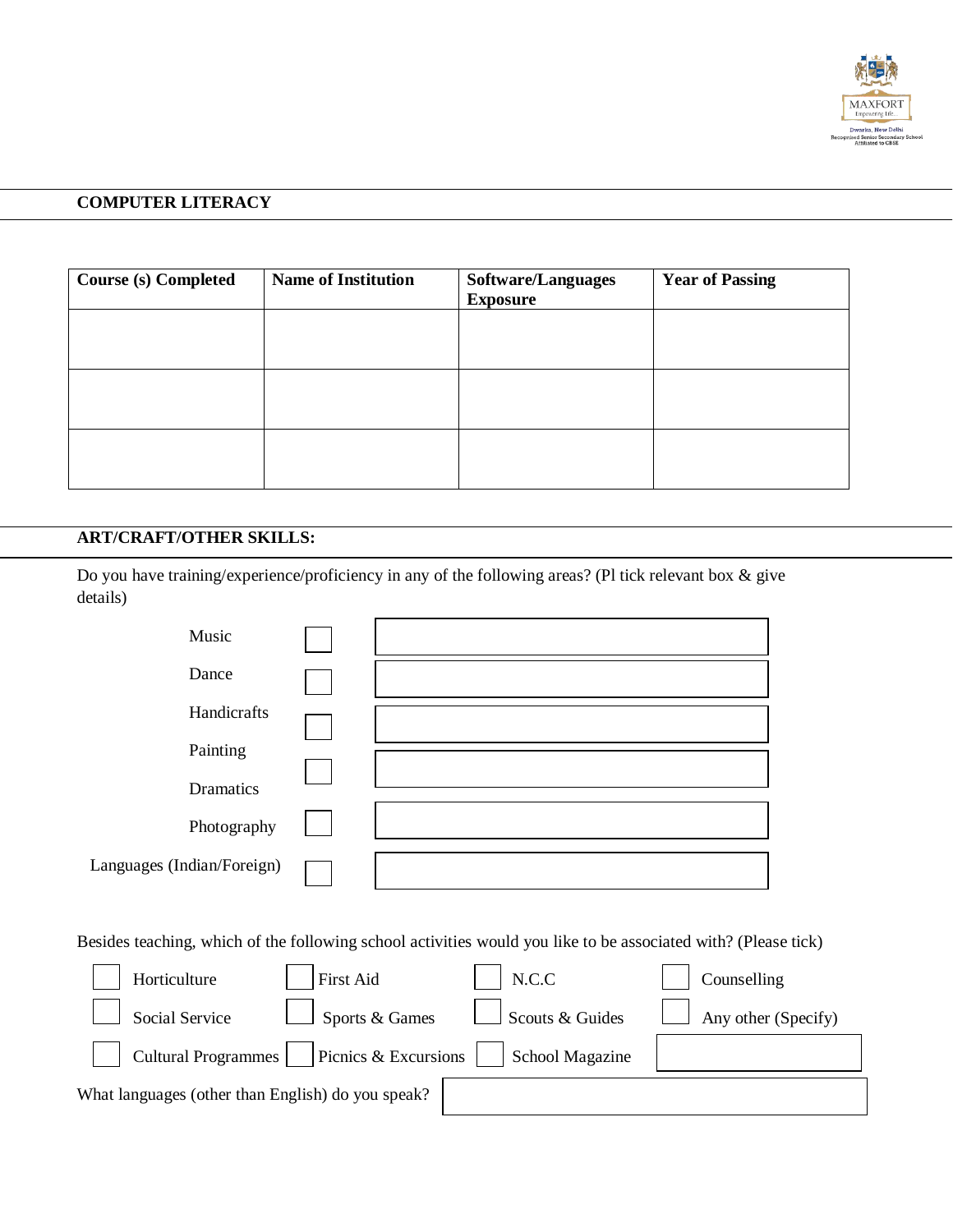

#### **YOUR PERCEPTIONS:**

Answer the following questions in not more than 20 words.

1. What expectations do parents have from their child's school?

2. What are the qualities the schools of today must have?

3. In what ways can schools improve their educational environment?

4. Why did you choose teaching / education as a career?